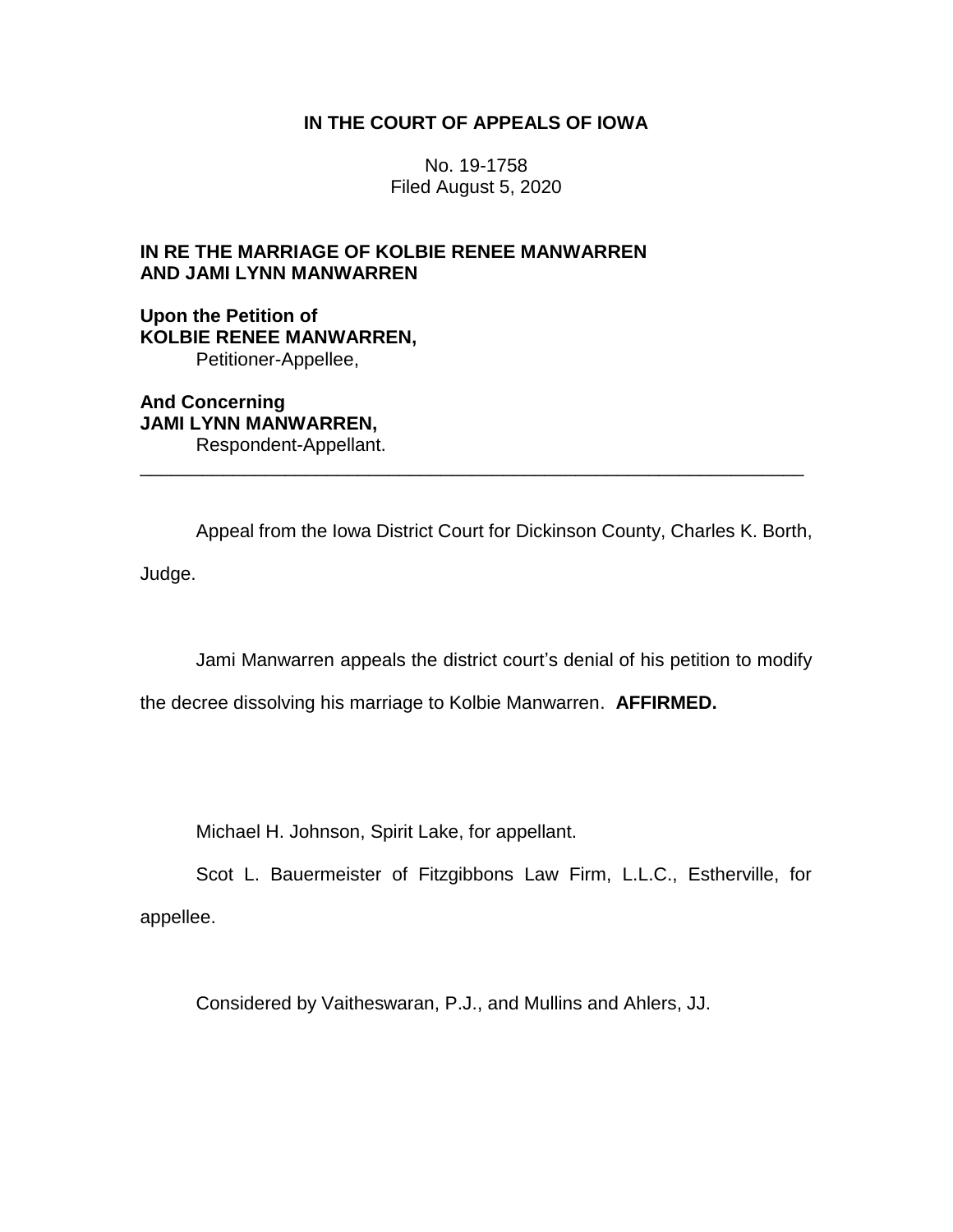#### **VAITHESWARAN, Presiding Judge.**

Jami and Kolbie Manwarren married in 2006 and divorced in 2017. The district court approved a stipulation under which Kolbie assumed physical care of their three children, subject to visitation with Jami. The court ordered Jami to pay Kolbie \$300 per month in child support.

Fourteen months after the dissolution decree was filed, Jami filed a modification petition, alleging problems with implementation of the agreed parenting plan. Following a hearing, the district court denied Jami's request for physical care of the children, increased his child support obligation, and ordered him to pay a portion of Kolbie's trial attorney fees.<sup>1</sup>

On appeal, Jami (1) challenges the court's denial of his request to modify the physical care provision of the dissolution decree; (2) contends the court should not have imputed income to him in calculating child support; and (3) claims the court abused its discretion in ordering the payment of trial attorney fees.

#### *I***.** *Modification of Physical Care*

 $\overline{a}$ 

"To change a custodial provision of a dissolution decree, the applying party must establish by a preponderance of evidence that conditions since the decree was entered have so materially and substantially changed that the children's best interests make it expedient to make the requested change." *In re Marriage of Hoffman*, 867 N.W.2d 26, 32 (Iowa 2015) (quoting *In re Marriage of Frederici*, 338 N.W.2d 156, 158 (Iowa 1983)). The party also must establish an ability "to minister

 $1$  The court also modified the visitation provision of the decree. Jami does not challenge that modification.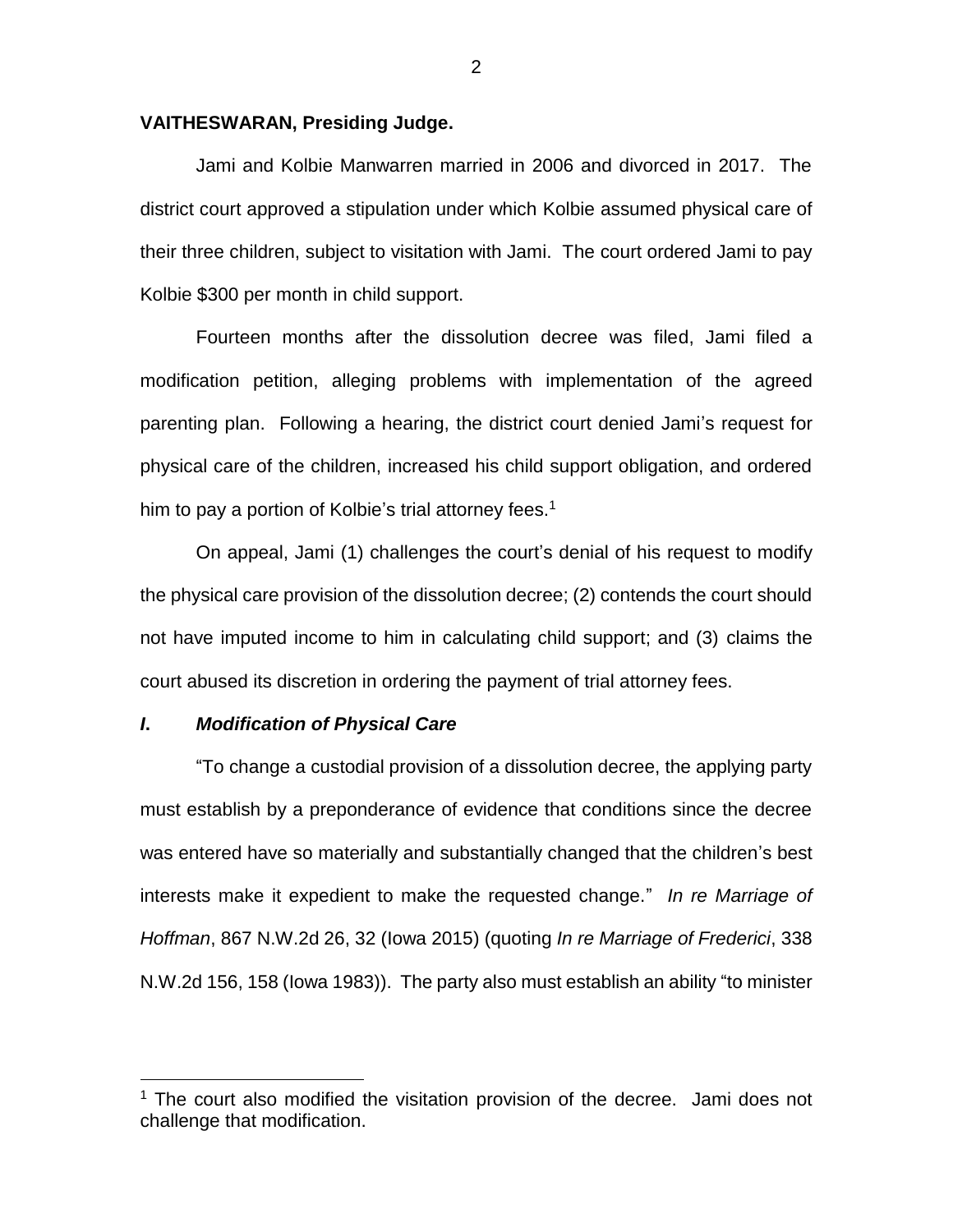more effectively to the children's well being." *Id*. The burden is a heavy one. *See id*.

Jami contends he satisfied that burden. He points to Kolbie's "lack of coparenting," including "an attempt to marginalize [him] in the children's lives." In his view, Kolbie's negative behaviors were precipitated by his remarriage. He asserts she said "bad things about him in front of the children" and "threatened to spread . . . untrue and defamatory" statements in the community. He also cites "the escalating behaviors" of the oldest child and "Kolbie's increased inability to properly handle those behaviors."

The district court expressed "some trepidation" about Jami's history predating the divorce, then proceeded to evaluate Jami's critique of Kolbie. Beginning with his contention that Kolbie disparaged him in front of the children and others, the court found:

While it appears Kolbie has used some poor judgment in discussing adult issues in the presence of the children and calling Jami names in front of the children, the record does not otherwise support Jami's assertion that she is not making a good effort to make Jami a part of the children's lives. In fact, the record contains no evidence that Kolbie has denied Jami any of his court-ordered visitation. On the other hand, she has been cooperative in giving him visitation on multiple occasions upon his request in addition to that allotted in the court order.

Although the court "disapprove[d] of" some of the comments Kolbie made about Jami, the court determined those comments did not amount to "a substantial change in circumstances."

The court also addressed the oldest child's behaviors and determined those

behaviors "while certainly not appropriate, [were] not a change in circumstances."

3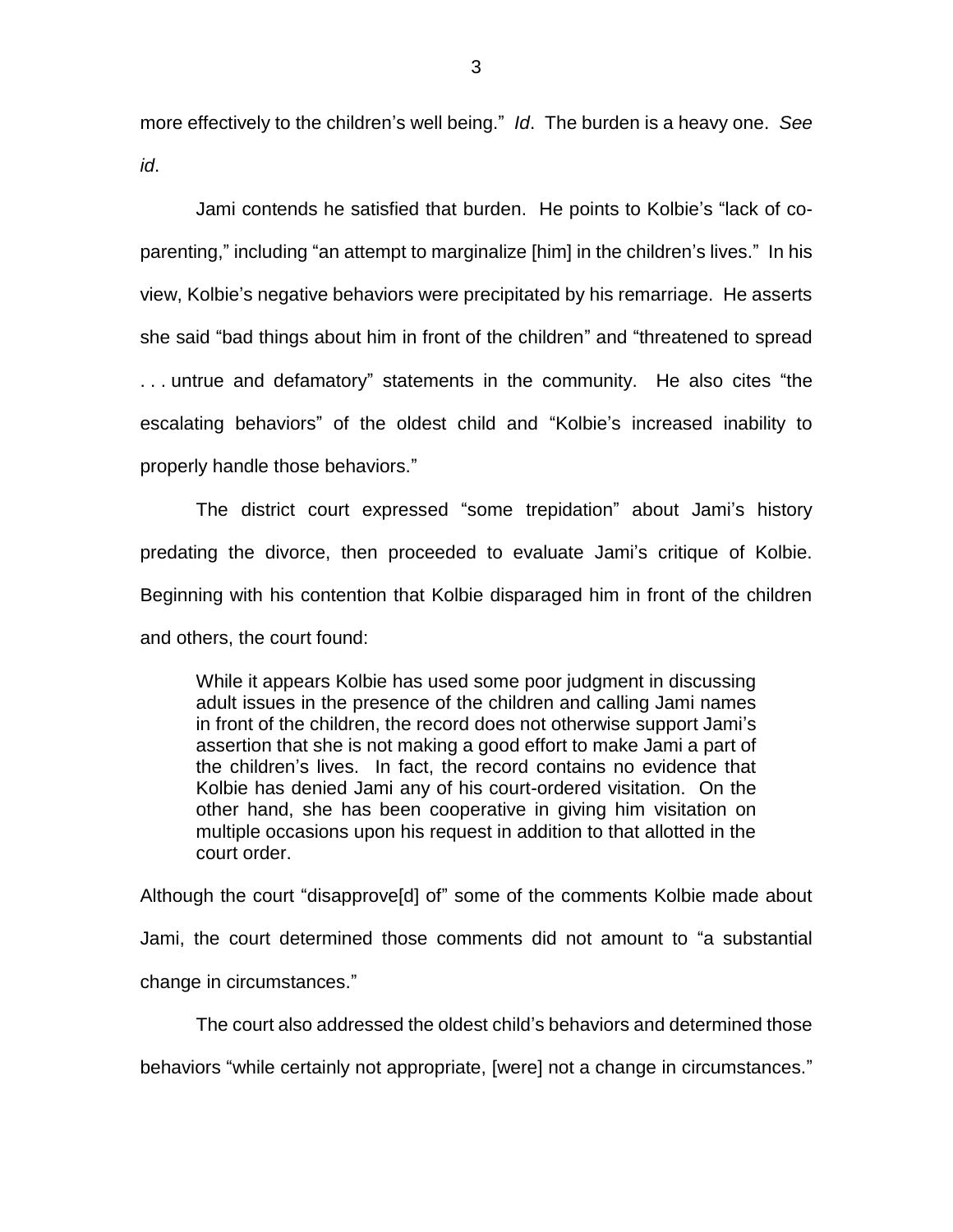The court noted they "predated the parties' divorce" and were not reflective of a change in Kolbie's "parenting style."

On our de novo review, we discern support for the district court's findings. Kolbie's friend testified, "I think [Kolbie's] a very loving mother and she—she works hard to do what she can for the kids." Although she acknowledged "[Kolbie] could do better with discipline," she continued, "when I've been around them and she tries to discipline, they do listen to her." She did not believe it would be good for the children to change the physical care arrangement.

A former neighbor of Kolbie similarly testified the children are "doing well with Kolbie. She's a very responsible person. She's well-organized. She gets them to school on time, to their dental appointments, to the doctor. I think she's doing quite well." He said that, since the divorce, the children were "very loving. They're playful. They appear to be happy."

It is true that a friend of both parents testified Kolbie's behavior toward Jami "changed dramatically and oppositionally" after Jami remarried. She overheard Kolbie make pejorative comments about Jami and his new wife in earshot of the children. She also testified she had concerns about Kolbie's "supervision," and "safety consideration for the children." But it was the district court's prerogative as fact finder to weigh the testimony and assign credibility. *See In re Marriage of Vrban*, 359 N.W.2d 420, 423–24 (Iowa 1984). We agree with the court's conclusion that, although Kolbie engaged in certain inappropriate conduct, she did not undermine Jami's relationship with the children in a manner that amounted to a substantial change of circumstances.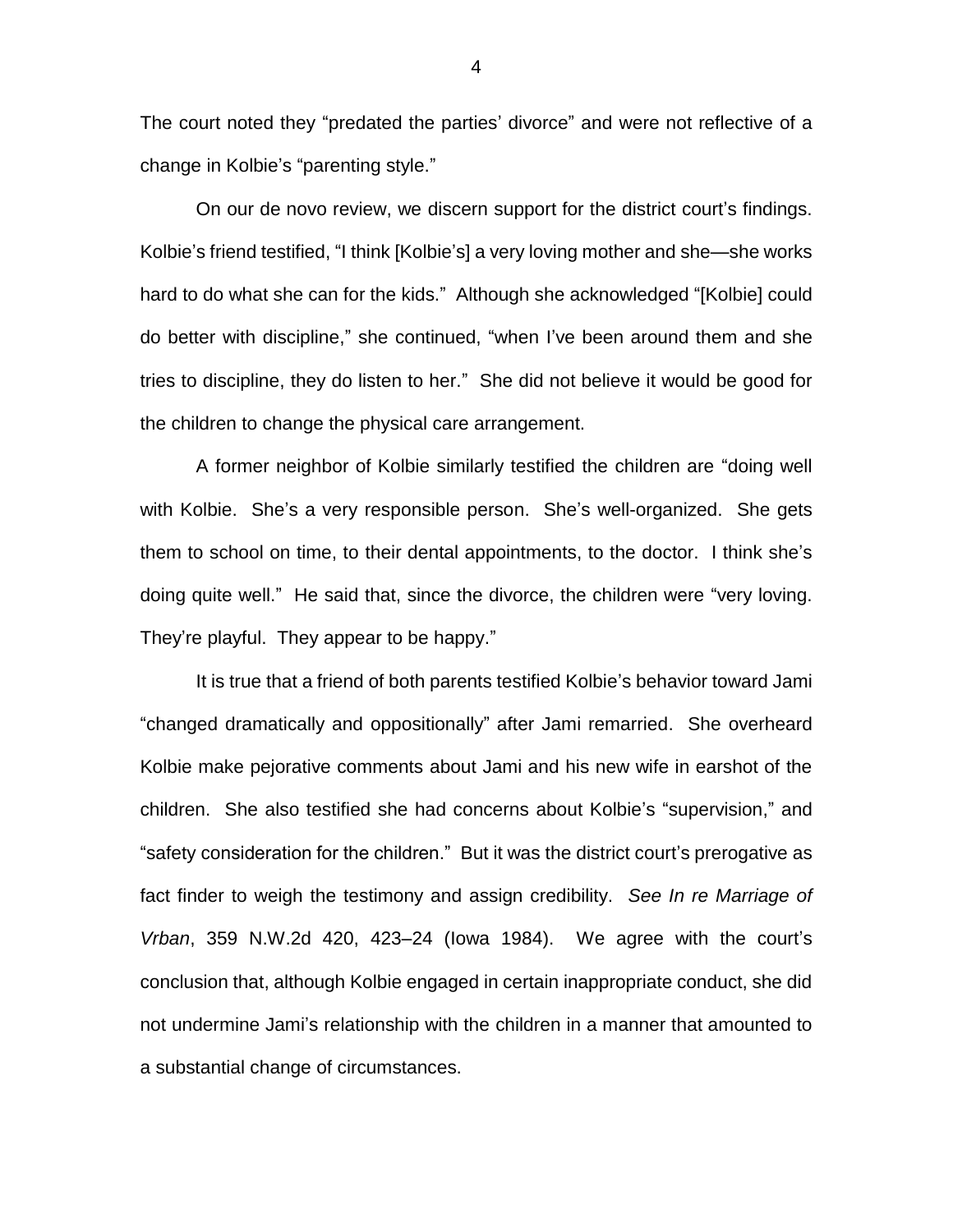We turn to Jami's contention that Kolbie could not manage the oldest child. Kolbie acknowledged the child could be disrespectful and could be "a challenge." She testified she attempted to address his behaviors by getting him into therapy. In her words, she "dealt with teachers and counselors and therapists to try to get him to where he is today." Both she and Jami's new wife testified the child's behaviors were improving. On our de novo review, we agree with the district court's finding that the child's behaviors were ongoing and did not amount to a substantial change of circumstances.

We affirm the district court's denial of Jami's request to modify the dissolution decree to award him physical care of the children.

#### *II. Child Support*

The district court increased Jami's child support obligation from \$300.00 per month to \$547.00 per month. The court reasoned that Jami was voluntarily underemployed as a self-employed carpenter earning \$10.00 per hour, when he had been earning "as much as \$25.00 per hour" at another job. The court found the underemployment to be "without good cause" and imputed income to him of \$12.00 per hour. *See* Iowa Ct. R. 9.11(4). The court also declined to give Jami a full deduction for a child support obligation arising from another relationship. The court reasoned "that while Jami is ordered to pay \$450.00 per month child support for his other two children, he is not current in that payment." Accordingly, the court reduced the deduction to \$225.00 per month.

Jami takes issue with both these determinations. At trial, he conceded he was capable of making at least \$14.00 per hour and the court imputed two dollars per hour less than that. He also conceded he was a "[l]ittle behind" on his \$450.00

5